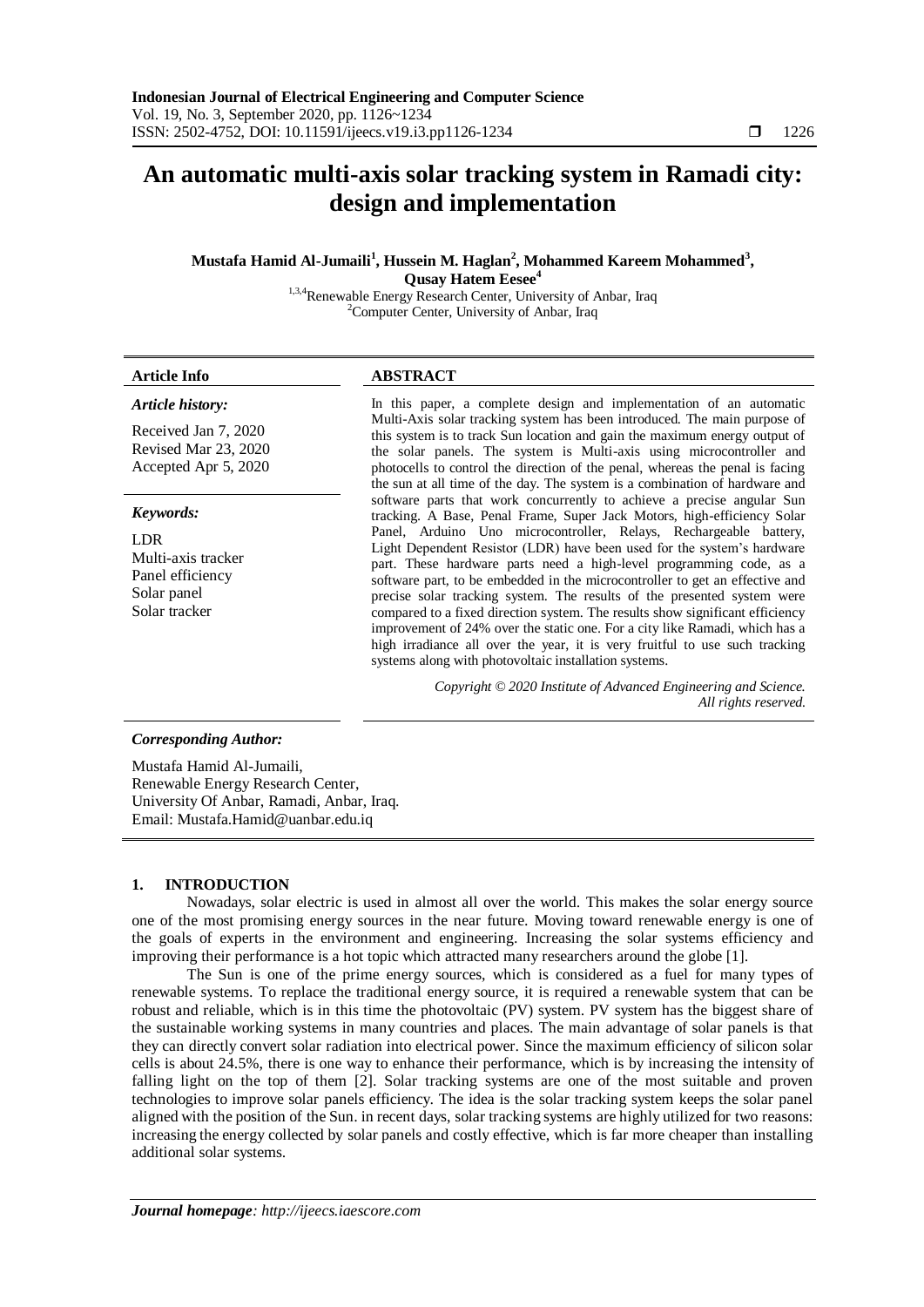Recent studies have shown that the process of directing solar panels using conventional methods at a fixed location (where the installation of solar panels was in the middle between east and west, and 30 degrees to the south direction) is not perfect [3]. It is therefore best to orient solar panels in one axis or two axes toward the sun in a manner that is proportional to the path of the sun in order to ensure the extraction of the greatest energy from the sun. Many researchers study and worked daily to develop and improve the efficiency of solar cells. But few research studies in the past years have worked on the design of an automated tracking system of solar energy integrated into solar panels [4-7], these efforts are made to ensure that the direction of the panels is always compatible with the circular path of the sun. Thus, the proportion of energy produced by solar panels increases from 30% to 60% better than the fixed system [8, 9]. However, from previous studies we conclude that there are many challenges affecting the production of solar energy, which must take into account in building the system of tracking the path of the sun: Solar light sensor, energy consumption to run the tracking engine, determination of the first location of the solar panel, reflection of scattered radiation from the sun to the surface of the earth due to clouds, dust and water that reduce the production capacity of solar cells. On the contrary, if these radiations are reflected on the solar panels, they will increase the total energy output of solar panels [10, 11]. However, many algorithms have been developed in this area, but there is still no perfect solar tracking system that can be used in all regions on Earth surface because of the changing climatic conditions from one region to another. The most important of these conditions are the length of time remains the sun is bright in the day for each region and the kinetic path of the sun in that region [12, 13].

In this paper we have developed a Multi-Axis solar tracking system based on the climatic conditions at Ramadi city in Iraq. The design methodology of a microcontroller based simple and easily programmed automatic solar tracker is presented. A prototype of automatic solar tracker ensures feasibility of this design methodology.

# **2. CLIMATE CONDITIONS OF RAMADI CITY**

Ramadi city is located in the west of Iraq with Latitude of 33.42 and Longitude of 43.31 as shown in Figure 1. It has a very high rate of average Sun hours of 11.32 Hours as explained in Table 1 and Figure 2, very high Sun index of 93-96 percent per season as in Table 2 and very low Sun hours lost as in Table 3 [14]. The availability of such a free source of energy (Sun Energy) makes the location of Ramadi City very suitable for renewable energy systems, especially solar farms. To increase the efficiency of the solar system in terms of getting the maximum energy output achievable, solar tracking system need to be used. In contrary to the traditional solar systems, solar trackers can improve the overall system efficiency and gain the maximum output of the solar panels.



Figure 1. (a) Location of Ramadi City on the map, (b) Sun curve at Ramadi City on July 3<sup>rd</sup>, 2019

Table 2 and 3 shows the Sun indexes and the key Sun stats. An index value of 100 percent means that there is no terrain shading. If the index is 50 percent, the terrain blocks the sun half the time. The key stats show the most important sun facts for Ramadi, Iraq. By sun hours lost it means the number of hours that the sun is shaded by the terrain.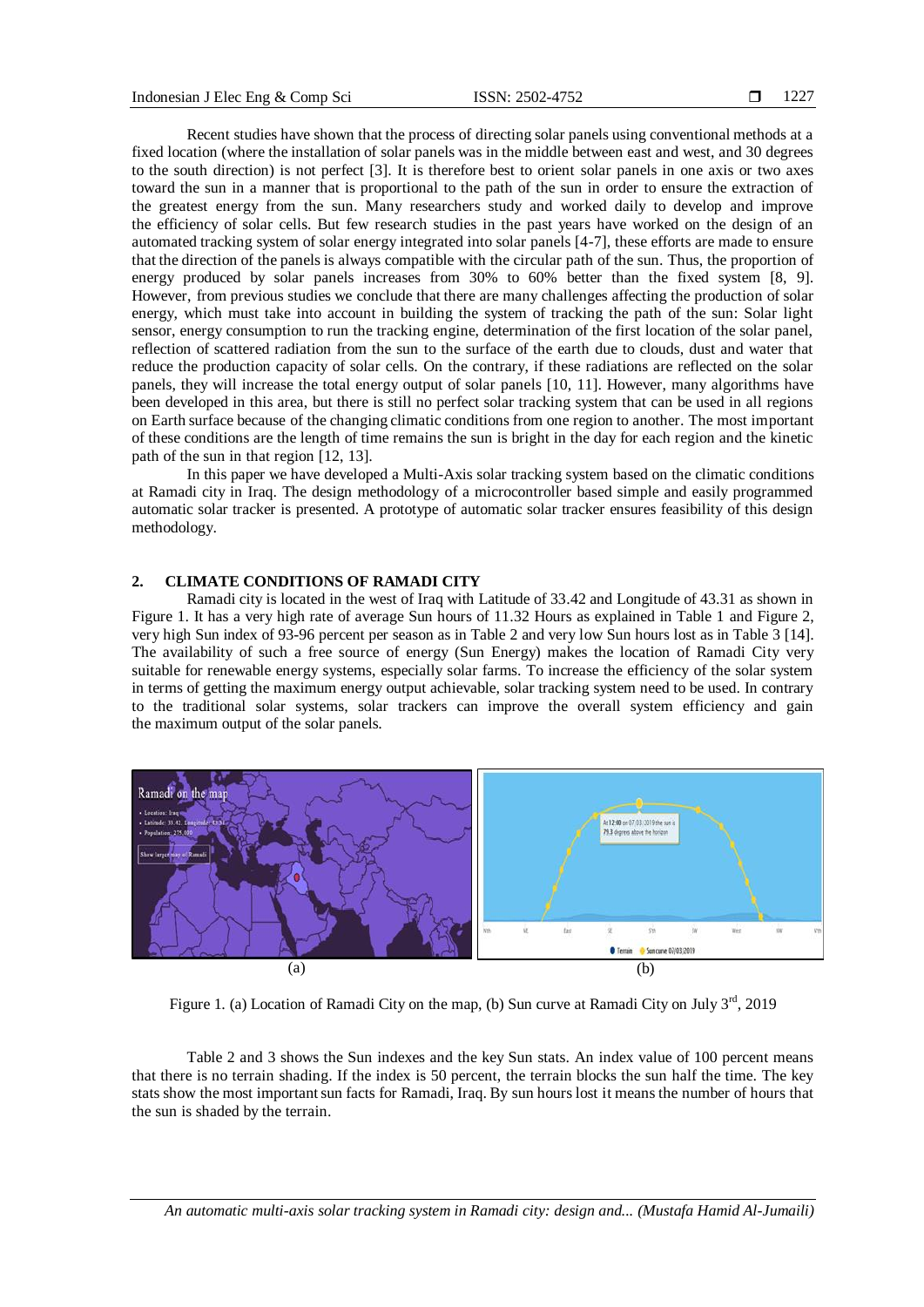| Table 1. Daily Average Sun Time and Monthly Sun Hours in Ramadi City |              |                |               |           |                        |  |
|----------------------------------------------------------------------|--------------|----------------|---------------|-----------|------------------------|--|
| Period                                                               | Total $(\%)$ | Morning $(\%)$ | Afternoon (%) | Sun hours | Daily average sun time |  |
| Overall                                                              | 95           | 96             | 94            | 4211      | 11:32                  |  |
| January                                                              | 93           | 91             | 95            | 295       | 9:31                   |  |
| February                                                             | 94           | 92             | 95            | 288       | 10:17                  |  |
| March                                                                | 95           | 96             | 94            | 351       | 11:19                  |  |
| April                                                                | 95           | 98             | 93            | 371       | 12:22                  |  |
| May                                                                  | 96           | 99             | 93            | 413       | 13:19                  |  |
| June                                                                 | 96           | 98             | 94            | 413       | 13:46                  |  |
| July                                                                 | 96           | 99             | 94            | 420       | 13:33                  |  |
| August                                                               | 95           | 98             | 93            | 395       | 12:45                  |  |
| September                                                            | 95           | 97             | 93            | 353       | 11:46                  |  |
| October                                                              | 94           | 94             | 94            | 330       | 10:39                  |  |
| November                                                             | 93           | 92             | 95            | 292       | 9:44                   |  |
| December                                                             | 93           | 91             | 95            | 289       | 9:19                   |  |
| Winter                                                               | 93           | 91             | 95            | 872       | 9:41                   |  |
| Spring                                                               | 95           | 98             | 93            | 1136      | 12:21                  |  |
| Summer                                                               | 96           | 98             | 94            | 1228      | 13:21                  |  |
| Autumn                                                               | 94           | 94             | 94            | 975       | 10:43                  |  |



Figure 2. Monthly share of annual sun time given no clouds

| Table 2. Sun indexes |                      | Table 3. Key sun stats    |       |  |
|----------------------|----------------------|---------------------------|-------|--|
| Total                | 95%<br>Latest sunset |                           | 18:52 |  |
| Morning              | 96%                  | Earliest sunrise          | 5:02  |  |
| Afternoon            | 94%                  | Latest sunrise            | 7:37  |  |
| Winter               | 93%                  | Earliest sunset           | 16:44 |  |
| Spring               | 95%                  | Average cloud cover       | 38%   |  |
| Summer               | 96%                  | Average sun hours per day | 11:32 |  |
| Autumn               | 94%                  | Avg PM sun hrs lost       | 0:23  |  |
|                      |                      | Avg AM sun hrs lost       | 0:15  |  |

#### **3. SOLAR TRACKER DESIGN**

Solar tracking systems are a hot topic and it has been an attractive subject for many researchers. Lately, the world becomes more depending on the renewable energy source. Since solar is one of the most sustainable energy sources in use. Solar tracking systems are enhancing the performance of this energy source [15-17]. It is very useful to have the solar system track the sun location as it moves across the sky in a daily routine. To have as much as we can of the solar irradiance during the day the panel needs to be in a perpendicular position with the sun location [18, 19]. Here is the advantage of solar tracker appear. To reduce the lost irradiance many tracking systems have been proposed, yet the available systems are much costly as well as to the cost of the solar panel system. Cost is a key parameter in any system, an effective solution has been presented in this paper by reducing the cost and improving efficiency [20-22]. Four main components are used in this project: LDR Photoresistor, Arduino Microcontroller, Super Jack Motor, and a Solar Panel as shown in the block diagram Figure 3.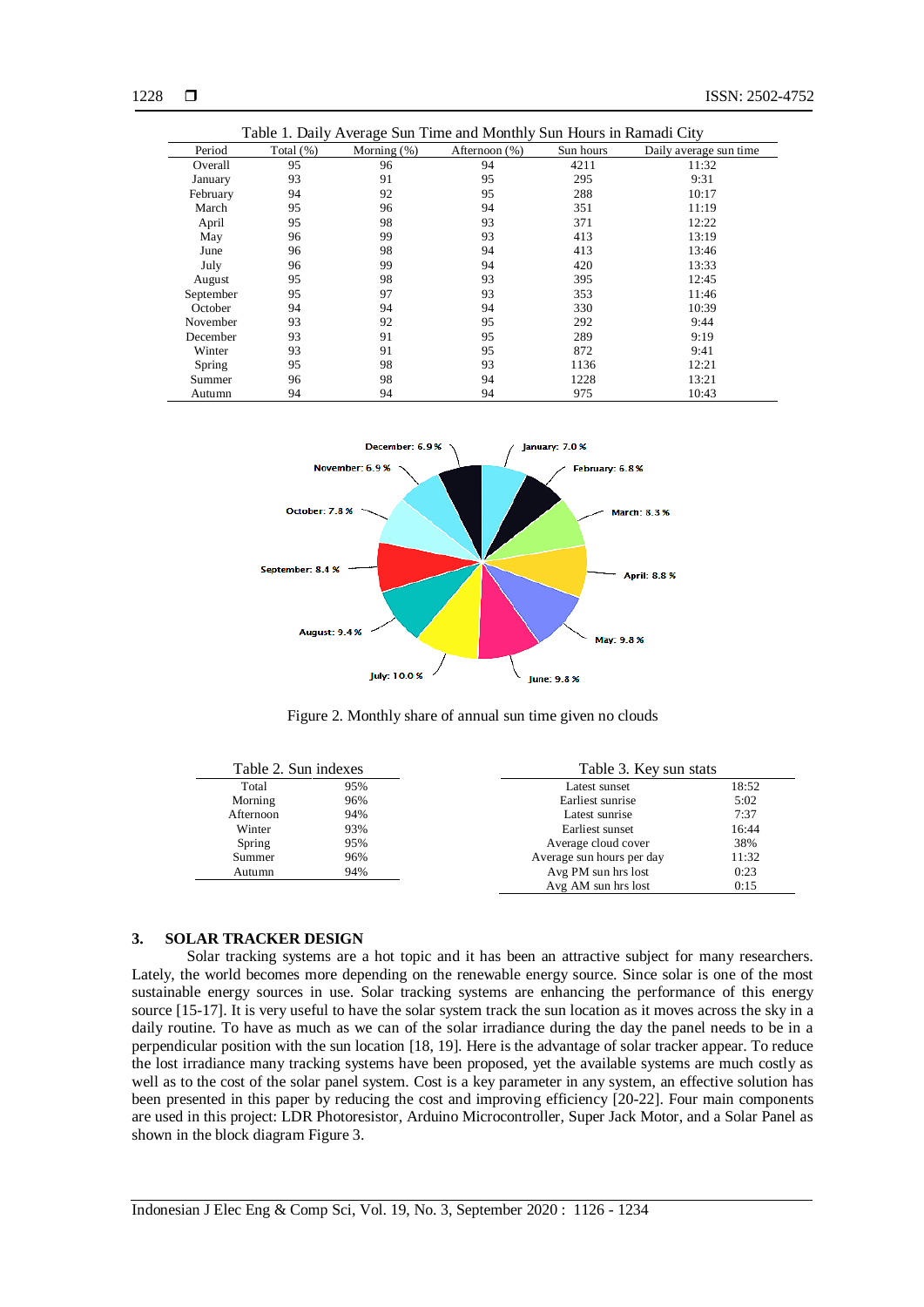

Figure 3. Block diagram of automatic solar tracking system

# **4. SENSING UNIT**

In most solar tracking systems, there are several types of light sensors. Light Dependent Resistor (LDR) is one of these light sensors. Where the LDR sensor can be defined as a sensor to light that is coming from the sun along the day by receiving sunlight and giving a numerical value to the controller to direct the solar panels in a direction where the solar radiation has its maximum capacity [23-25]. Thus, LDR has a significant role in increasing the amount of solar energy extracted from solar panels. Four LDR-type sensors were used in this project, two for vertical movement and two for horizontal movement in order to increase efficiency in solar energy. The controller will receive four numerical values from the four LDR sensors and then compare these four values to determine which values are the highest and then directs one of the Motors either horizontally or vertically to move the solar panels to the location where the highest value was detected in order to absorb the largest Quantity of solar energy.

# **5. MICROCONTROLLER UNIT**

Control Circuit: An Arduino UNO R3, as shown in Figure 4, with ATmega 328 was used as a controller for the system. The idea is that Arduino will receive data from four different Light Dependent Resistor (LDR) and compare between these numbers. According to the comparison results, the controller will send signals out from pins toward the relays. These instructions control the relays by putting them in ON or OFF mode.



Figure 4. Arduino uno R3 and SRD-05 VDC relays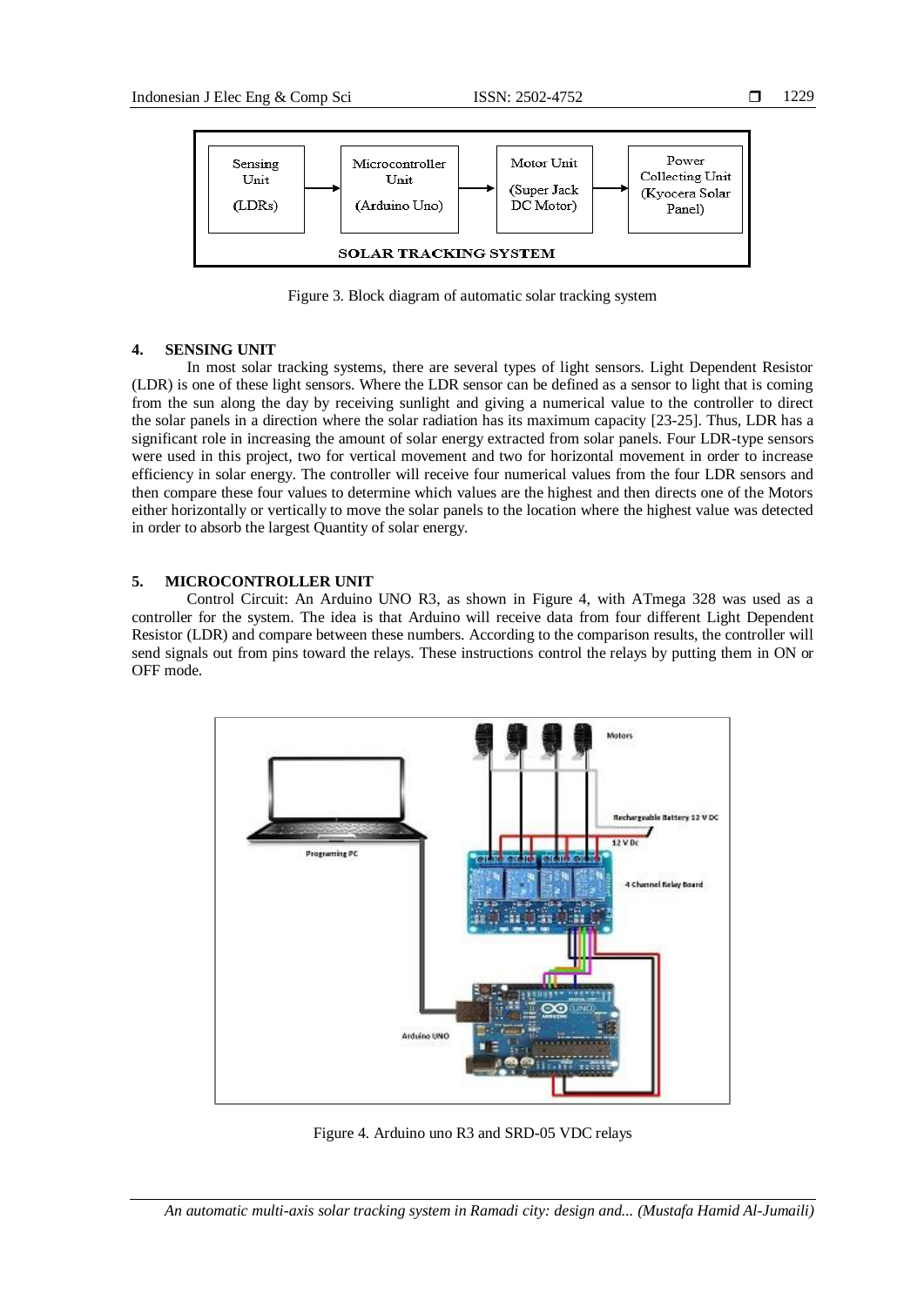A kit of four relays (SRD-05 VDC) was used as gates to pass the suitable voltage (12 V DC) to the motors. First two relays are used to power on the motor in a clockwise direction. Whereas the third and fourth relays are used to power the same motor in the reverse direction (counterclockwise). Four LDR sensors were used to sensing sun irradiance and send this data to Arduino. 12V DC rechargeable battery to power the motor. Different types of wires have been used for system connections.

#### **6. MOTOR UNIT**

Dual polarity motors have been used to control the movement of the system. Each motor is a 12 V Dc (Super Jack Motor) as illustrated in Figure 5, which is two directions motor clockwise and counterclockwise depending on its polarity. The polarity will control the direction of the motors and by reversing it we will get the reverse direction. The range of these types of motors is 150 degree which is suitable for the tracking systems.



Figure 5. Super jack DC motor

# **7. POWER COLLECTING UNIT**

Solar Panel: Kyocera (Japan) solar panel of 54Watt maximum power has been used in the system. It has open-circuit voltage (Voc) of 21.7V, and Short Circuit Current (Isc) of 3.13A. Table 4 shows the specification of the panel.

| Table 4. Kyocera solar panel specification                           |                                        |  |  |  |  |  |
|----------------------------------------------------------------------|----------------------------------------|--|--|--|--|--|
| Electrical Performance under Standard Test Conditions (*STC)         |                                        |  |  |  |  |  |
| Maximum Power (Pmax)                                                 | $54W (+ 10\% \measuredangle - 5\%)$    |  |  |  |  |  |
| Maximum Power Voltage (Vmpp)                                         | 17.4V                                  |  |  |  |  |  |
| Maximum Power Current (Impp)                                         | 3.11A                                  |  |  |  |  |  |
| Open Circuit Voltage (Voc)                                           | 21.7V                                  |  |  |  |  |  |
| Short Circuit Current (Isc)                                          | 3.31A                                  |  |  |  |  |  |
| Max System Voltage                                                   | 600V                                   |  |  |  |  |  |
| Temperature Coefficient of Voc                                       | $-8.21\times10^{-2}$ V/ <sup>o</sup> C |  |  |  |  |  |
| Temperature Coefficient of Isc                                       | $1.33\times10^{-3}$ A/ <sup>o</sup> C  |  |  |  |  |  |
| *STC : Irradiance 1000W/m2, AM1.5 spectrum, module temperature 25 °C |                                        |  |  |  |  |  |

# **8. PROGRAM CODING**

An Arduino IDE software is used for the programming part. A complete program is written in a way that implements the sequence of the flowchart as in Figure 6. Firstly, the parameters need to be set. Pins (2 to 5) is set to control the first relays kit which is used to control the motor of the horizontal direction. Where first and second relays are run the motor in CW direction, third and fourth relays run the motor in CCW direction. The same principle will be repeated for the second kit which is used for vertical motor. The system will check the LDRs measurement every 15 minutes and move the panel toward the higher irradiance position. All the system will go in sleep mode for 8 hours (for power saving) after reaching the night threshold value of all LDRs. The night or dark threshold value has been calculated experimentally after the sunset by 15 minutes in Ramadi City.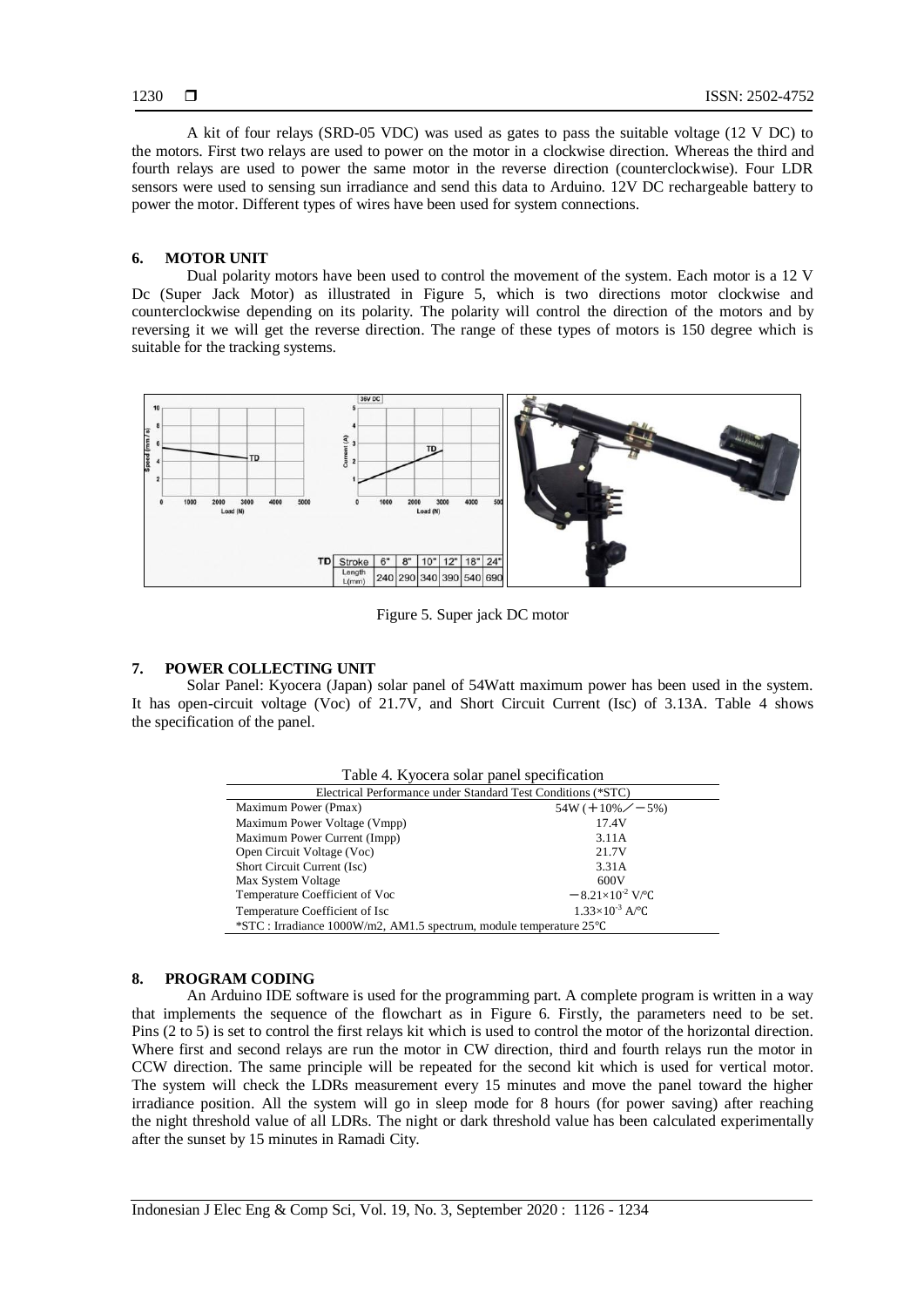

Figure 6. Flowchart of the automatic solar tracker

# **9. EXPERIMENTAL**

Multi-axis iron frames have been designed as part of the project. The frame allows the panel to move in different directions. Mainly in the X-axis and the Y-axis movement. Figure 7 shows the detailed design of the tracker frame. A static panel has been mounted at 33 degrees with the horizon toward the south which are the best angle and direction for the static panels to be installed in Ramadi City. The readings are taken during a sunny day in July which has the best irradiance among all the year moths. The readings (voltage and current) are recorded hourly for thirteen hours using precise Ammeter and Voltmeter. Four different cases have been considered in the experimental part of this study, tracker with load, tracker with no load, static with load, and static with no load. The tracker system was following the Sun location successfully and gives better output than the static panel at all-day hours. The power is calculated for each system separately, yet at the same time, for comparison issue. The results are calculated using Microsoft Excel and the graphs are plotted using MATLAB. These programs helped in getting precise line graphs and precise results.

*An automatic multi-axis solar tracking system in Ramadi city: design and... (Mustafa Hamid Al-Jumaili)*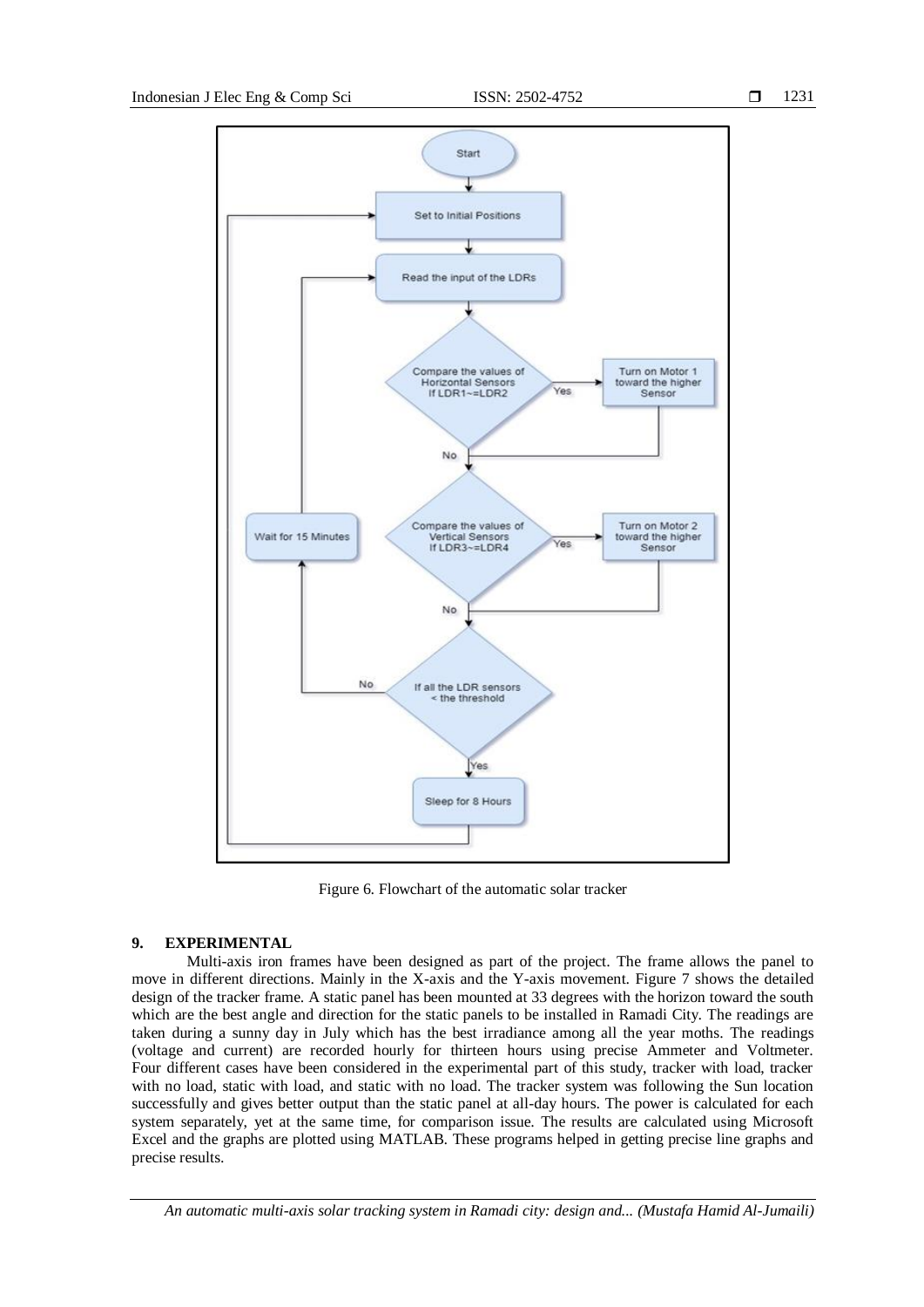

Figure 7. Multi-axis solar tracker and static solar penal

# **10. RESULTS AND DISCUSSION**

At this point all parts of the system become ready for use, in other words, all the parts have been tested and combined as one system that can be work as a stand-alone system. Different results are collected in this study and compared to the results of the traditional system (fixed panel). The readings of the system have been done hourly in July 2019, at Ramadi City on a sunny day. Three types of results were taken into consideration in terms of current, voltage, and power. In addition, the average power of both systems has been compared to in two cases with the load on the system and without load. Table 5 shows the results of the solar tracking system and the fixed panel system with a load (a DC Fan). It is obvious from this table that the tracked panel output surpasses the static one with about 12 Watt per hour as average output power. Figure 8(a) shows the line graph of the obtained power for both systems in the time period from 5 o'clock to 18 o'clock on a sunny day. The upper line (the red one) represents the output power of the tracked solar panel and the lower line (the blue one) represents the output power of the fixed panel. It is clear from both table and graph that the introduced system is highly efficient than the traditional one.

Table 6 shows the results of the solar tracking system and the fixed panel system with no load. It is clear from this table that the panel output of the tracker system overcome the static one with more than 12 Watt per hour as average output power. Figure 8(b) shows the line graph of the obtained power for both systems in the time period of 13 hours from 5 o'clock to 18 o'clock on a sunny day at Ramadi City. The upper line (the red one) represents the output power of the tracked solar panel and the lower line (the blue one) represents the output power of the fixed panel. It is obvious from both table and graph that the introduced system is highly efficient than the traditional one.

Table 5. Results of the solar tracker and fixed panel with load

Table 6. Results of Solar Tracker and Fixed Panel with no load

|               | Tracker with load |       |        | Fixed with load |          |          |  |
|---------------|-------------------|-------|--------|-----------------|----------|----------|--|
| Hour          | А                 | v     | Power  | А               | v        | Power    |  |
| 5             | 1.8               | 18.11 | 32.598 | 0.8             | 17.86    | 14.288   |  |
| 6             | 2.23              | 19.3  | 43.039 | 1.1             | 18.43    | 20.273   |  |
| 7             | 2.51              | 19.68 | 49.397 | 1.9             | 18.9     | 35.91    |  |
| 8             | 2.74              | 20.02 | 54.855 | 2.12            | 19.5     | 41.34    |  |
| 9             | 2.86              | 21.05 | 60.203 | 2.2             | 19.9     | 43.78    |  |
| 10            | 2.96              | 20.9  | 61.864 | 2.8             | 20.3     | 56.84    |  |
| 11            | 3                 | 20.4  | 61.2   | 3               | 20.43    | 61.29    |  |
| 12            | 3.01              | 20.34 | 61.223 | 2.9             | 20.4     | 59.421   |  |
| 13            | 2.92              | 20.1  | 58.692 | 2.87            | 20.1     | 57.687   |  |
| 14            | 2.9               | 18.88 | 54.752 | 2.31            | 19.8     | 45.738   |  |
| 15            | 2.86              | 18.35 | 52.481 | 2.1             | 19.1     | 40.11    |  |
| 16            | 2.71              | 15.01 | 40.677 | 1.7             | 14.6     | 24.82    |  |
| 17            | 2.01              | 10.1  | 20.301 | 0.06            | 8.69     | 0.5214   |  |
| 18            | 1.89              | 9.2   | 17.388 | 0               | $\theta$ | $\Omega$ |  |
| Average Power |                   |       | 47.762 |                 |          | 35.858   |  |

|                      | Tracker with no load |        |         | Fixed with no load |          |          |
|----------------------|----------------------|--------|---------|--------------------|----------|----------|
| Hour                 | А                    | V      | Power   | А                  | V        | Power    |
| 5                    | 2.1                  | 19.3   | 40.53   | 0.8                | 18       | 14.4     |
| 6                    | 2.23                 | 20.94  | 46.696  | 1.1                | 18.65    | 20.515   |
| 7                    | 2.68                 | 20.63  | 55.2884 | 1.9                | 19.8     | 37.62    |
| 8                    | 2.87                 | 20.94  | 60.098  | 2.12               | 20.04    | 42.485   |
| 9                    | 2.95                 | 21.34  | 62.953  | 2.2                | 21.01    | 46.22    |
| 10                   | 3.1                  | 21.98  | 68.14   | 2.8                | 21.75    | 60.9     |
| 11                   | 3.14                 | 22     | 69.08   | 3                  | 21.6     | 64.8     |
| 12                   | 3.15                 | 22.01  | 69.332  | 2.                 | 20.45    | 59.305   |
| 13                   | 3.09                 | 22.2   | 68.598  | 2.87               | 20.35    | 58.4045  |
| 14                   | 2.91                 | 21.21  | 61.7211 | 2.31               | 20.2     | 46.662   |
| 15                   | 2.86                 | 21     | 60.06   | 2.1                | 19.6     | 41.16    |
| 16                   | 2.51                 | 19.35  | 48.5685 | 1.7                | 6.5      | 28.05    |
| 17                   | 1.81                 | 18.01  | 32.598  | 0.06               | 9.78     | 0.5868   |
| 18                   | 1.62                 | 16.02  | 25.952  | 0                  | $\theta$ | $\Omega$ |
| <b>Average Power</b> |                      | 49.086 |         |                    | 37.222   |          |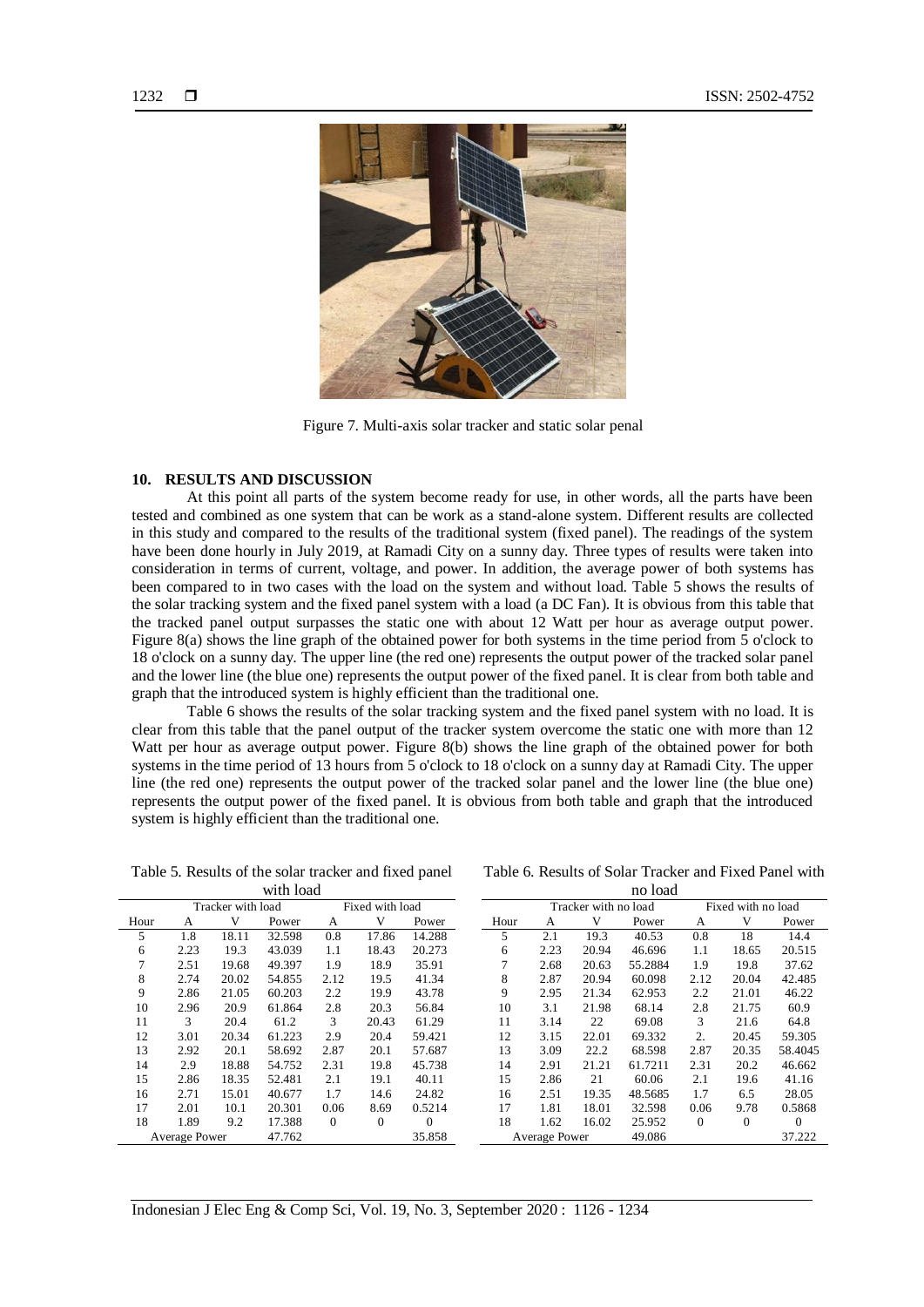

Figure 8. (a) The line graph of the output power per hour for solar tracker and fixed panel with a load, (b) The line graph of the output power per hour for solar tracker and fixed panel with no load

# **11. SYSTEM EFFICIENCY MEASUREMENT**

A comparison between the generated power of the two systems has been measured to calculate the efficiency, which is the percentage ratio of the output power to the input power. The reference for measuring the efficiency in this study is the power generated by the solar tracker. The efficiency can be expressed mathematically as:

*Efficiency* = 
$$
\frac{(Average Power_{Tracker} - Average Power_{Static})}{Average Power_{Tracker}} * 100\%
$$

The efficiency of the system with load:

$$
Efficiency = \frac{(47.762 - 35.858)}{47.762} * 100\%
$$

Efficiency = 24.92%

The efficiency of the system with no load:

$$
Efficiency = \frac{(49.086 - 37.222)}{49.086} * 100\%
$$

Efficiency = 24.16%

#### **12. CONCLUSION**

An automatic multi-axis solar tracking system has been presented in this article which is allow the solar panel to be aligned directly to the Sun as long as the Sun in the sky. This tracker enables the renewable energy system of obtaining the maximum power of the solar energy. These advantages make such systems surpass the traditional systems in terms of efficiency and power gaining. The automatic tracker is built and operated successfully. The overall system is efficient, low cost, and operates automatically.

# **ACKNOWLEDGEMENTS**

This research is supported and revised by the Scientific Committee in the Renewable Energy Research Center at the University of Anbar.